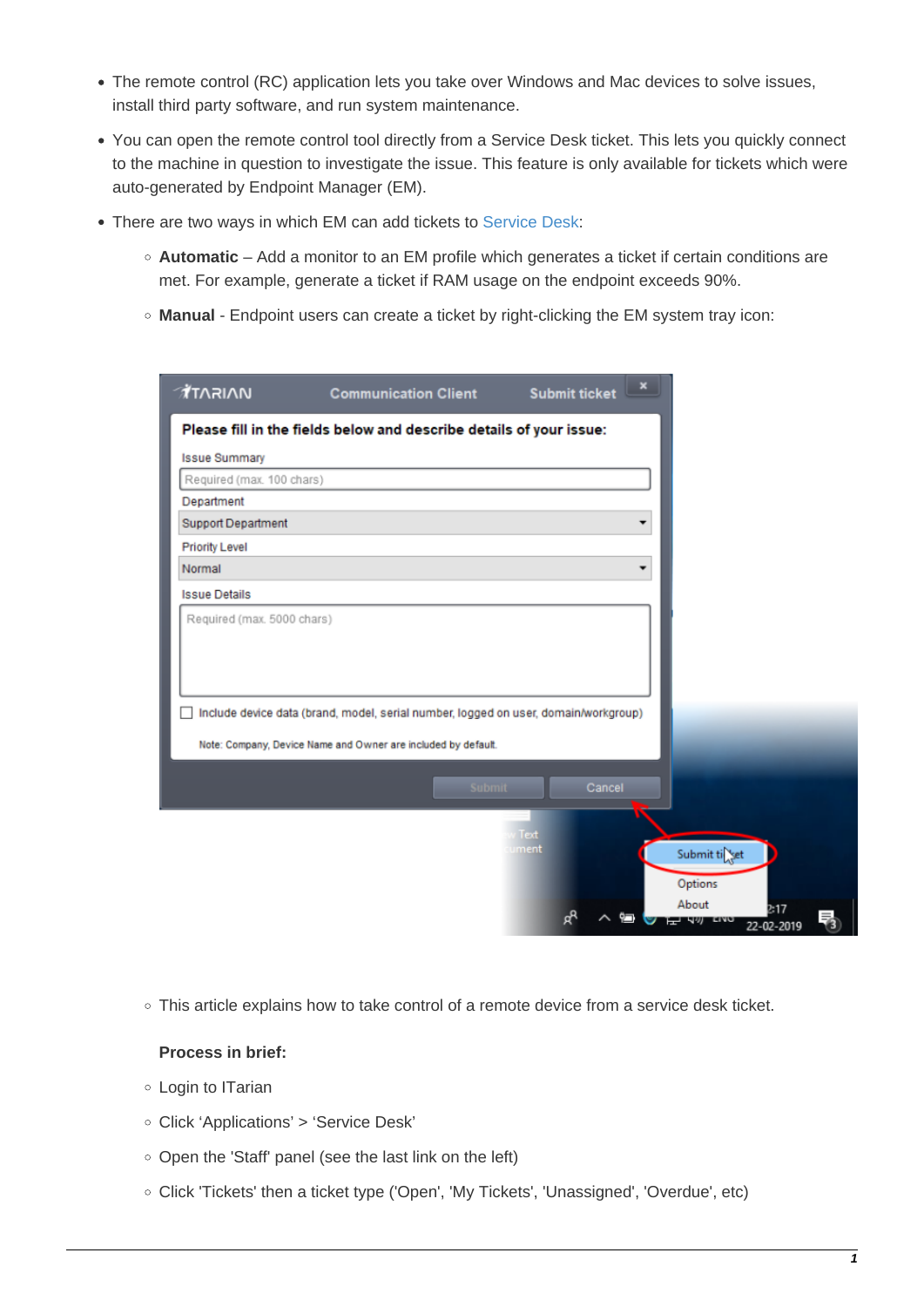- Open the ticket you want to work on
- Click the 'Remote Control' button
	- Reminder The 'Remote Control' button is available only for tickets auto-generated by Endpoint Manager.
	- Install the remote control application if required
- Log in to the application with your ITarian username and password
- Connect to the target device

## **Process in detail**:

- Login to ITarian
- Click 'Applications' > 'Service Desk'
- Open the 'Staff' panel (see the last link on the left)
- Click 'Tickets' then a ticket type ('Open', 'My Tickets', 'Unassigned', 'Overdue', etc)
- o Open the ticket you want to work on
- Click the 'Remote Control' button
- You can install the application at this stage if you haven't done so already:

| <b>Service Desk</b>                   | $\vee$<br>≡ Service Desk > Tickets > My Tickets                                                                                                                                                                       |                                 |
|---------------------------------------|-----------------------------------------------------------------------------------------------------------------------------------------------------------------------------------------------------------------------|---------------------------------|
| <b>BE DASHBOARD</b><br>S              | <b>SNMP (SNMP) resulted by</b><br>schedule<br><b>Add Material</b><br><b>Remote Control</b><br><b>Process</b><br><b>TECHMONSTER #1101</b><br><b>PAUSED</b>                                                             | <b>Z'Edit</b><br><b>面Delete</b> |
| <b>USERS</b><br>S                     | Reporter: Dyanorat481                                                                                                                                                                                                 | More -                          |
| l≝l<br><b>TICKETS</b><br>$\checkmark$ |                                                                                                                                                                                                                       |                                 |
| <b>New Ticket</b>                     | <b>Ticket Inf</b><br><b>Remote Control by ITarian</b><br>$\times$                                                                                                                                                     | ㅅ                               |
| Open $(0)$                            | Step 1                                                                                                                                                                                                                | t481<br>$(89) -$                |
| My Tickets (2)<br>Unassigned (0)      | This operation requires Remote Control by ITarian to be installed. Use the below button to<br>download it. Once it is installed, you will be able to get control of the devices using the<br>'Remote Control' button. | 31@gmail.com                    |
|                                       | Lackbook Download Remote Control by ITarian                                                                                                                                                                           |                                 |
|                                       | Step 2<br>Click this link to takeover a device                                                                                                                                                                        |                                 |

- Click 'Download Remote Control by ITarian'
- Save the setup file and install it on your computer
- From this point forward, the application will automatically open when you click the 'Remote Control' button.
- You can also open the application outside of Service Desk by clicking the tray icon on your desktop.
- Next, log-in to the remote control application with your username and password: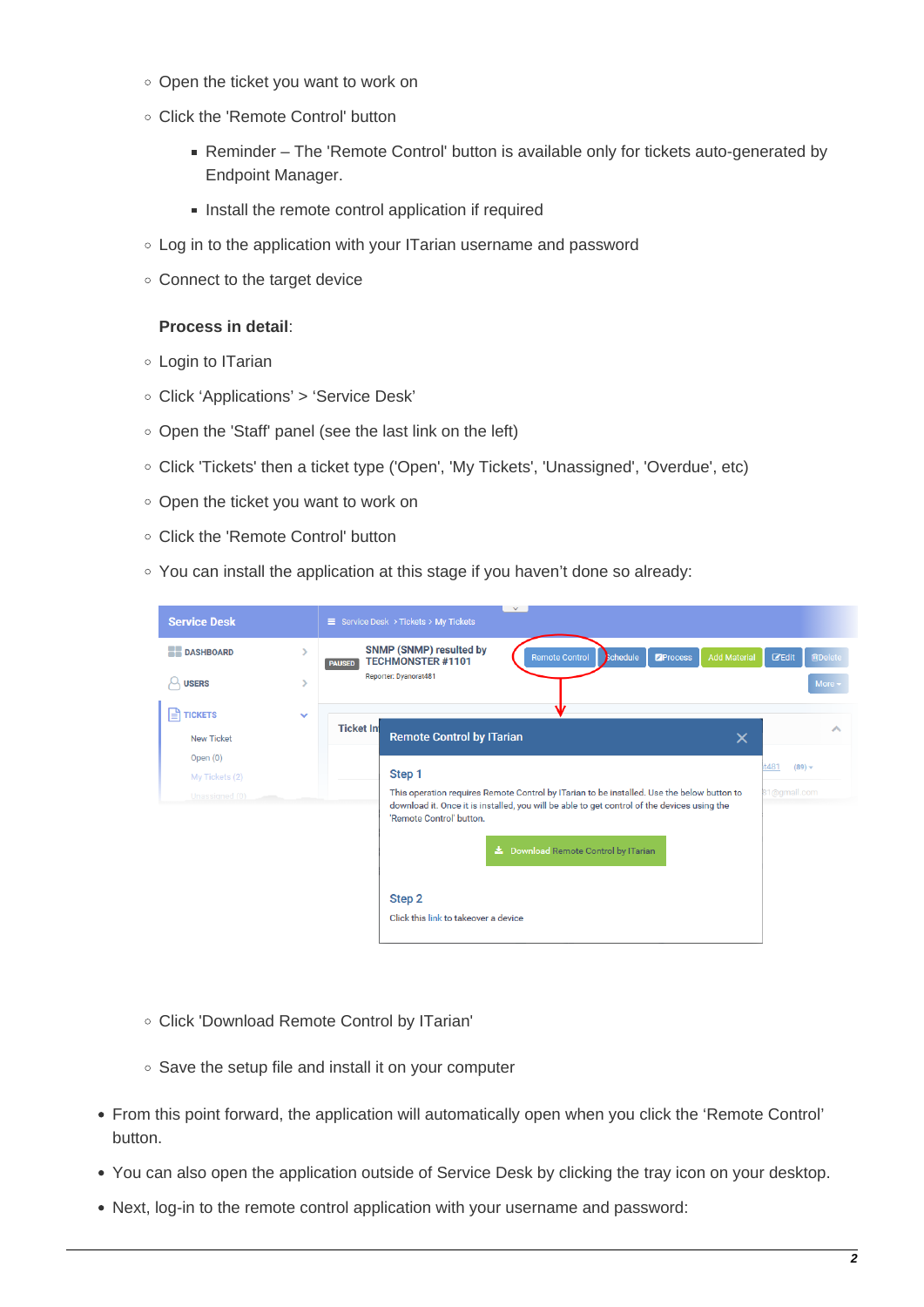| <b>8</b> Remote Control by ITarian |                          |                         | × |
|------------------------------------|--------------------------|-------------------------|---|
| $\bullet$                          | <b>ITarian</b><br>E-mail | <b>Endpoint Manager</b> |   |
|                                    | Password                 |                         |   |
|                                    | <b>B</b> Europe -        |                         |   |
|                                    | Sign In                  | Stay signed in          |   |
|                                    | Forgot Password?         |                         |   |
|                                    |                          |                         |   |

Click the 'ITarian' tab and enter your ITarian account username and password

Select your region and click 'Sign-in'

o If two-factor authentication is enabled then you have to enter a code from the app on your mobile device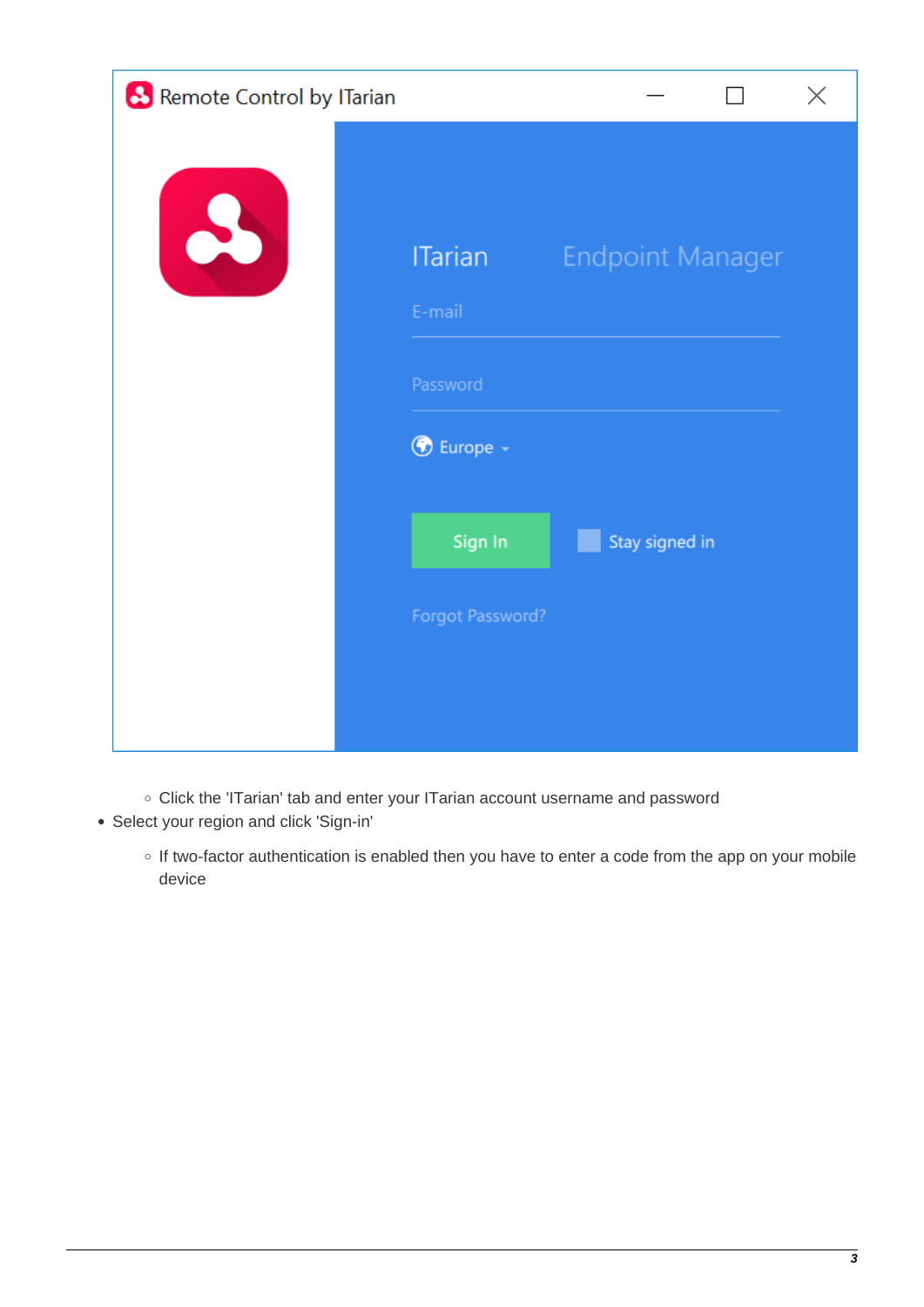

- See [this page](https://community.itarian.com/help/topic-452-1-946-13095-Set-up-Two-Factor-Login-Authentication.html?af=7640) If you haven't set up two-factor, but would like to.
- After login, the application shows a list of devices enrolled to your account.
- o Click the tree icon on the left to filter devices by company or device group:
- Move your mouse over the device you want to control then click the icon on the right: